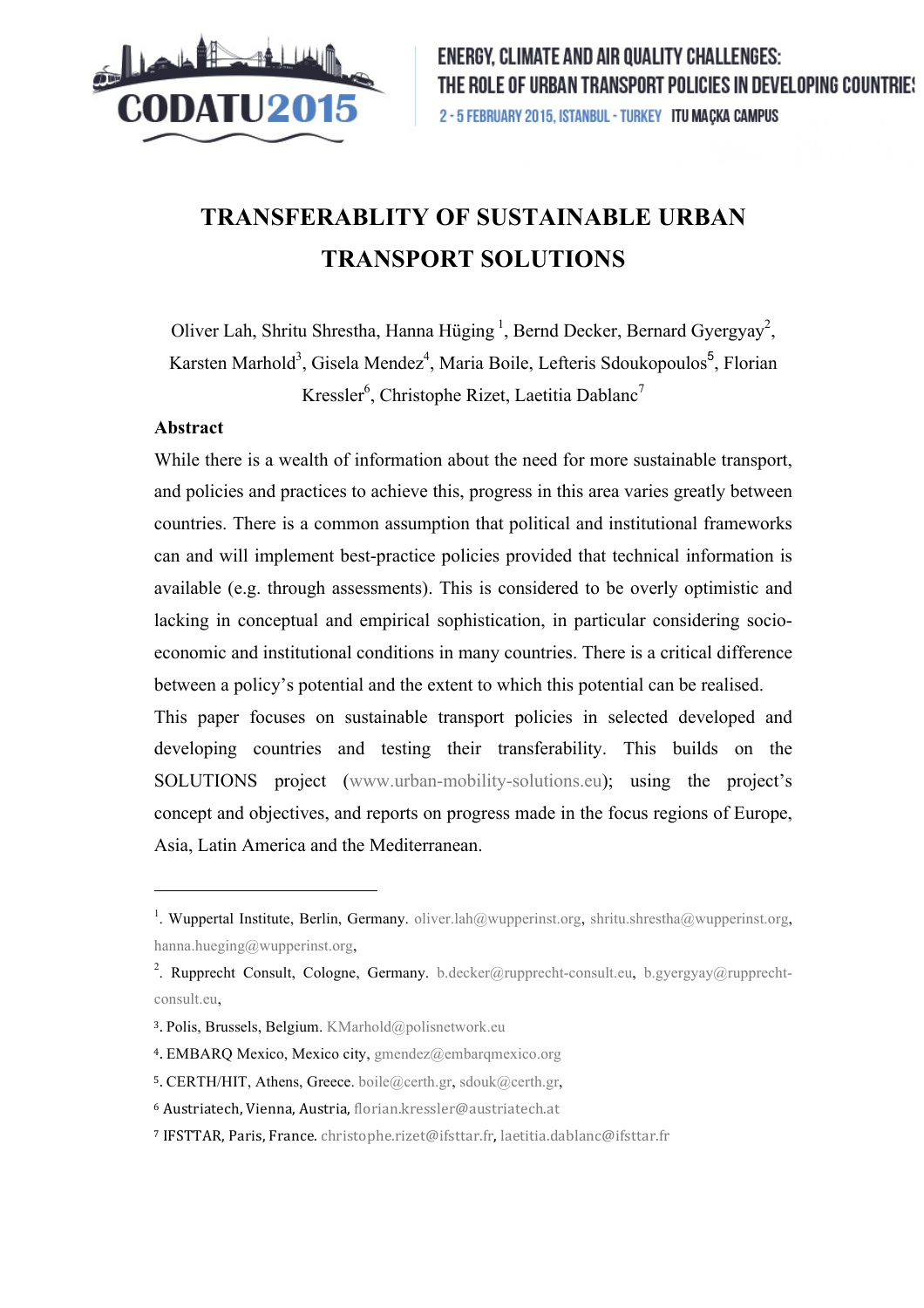

## **1. Introduction**

Transport is a key enabler of economic activity and social connectedness. While providing essential services to society and economy, transport is also an important part of the economy and it is at the core of a number of major sustainability challenges, in particular climate change, air quality, safety, energy security and efficiency in the use of resources (EC, 2011). Cities across the world have a need to establish sustainable transport systems, which provide efficient and safe mobility for their citizens with the minimum of environmental impact. The implementation of innovative urban transport and mobility measures varies widely: some cities are well advanced with leading approaches towards sustainable transport, whilst others are rather less developed. At the same time, the forecasted population growth and increase in urbanisation present a significant challenge to cities in Latin America, Asia and the Mediterranean Partner Countries. The SOLUTIONS project aims at achieving more widespread implementation of innovative and sustainable urban mobility solutions. This paper introduces the project, its inherent methodology and first results - including a collection of innovative urban mobility solutions that have been successfully implemented in Europe, Asia or Latin America and have a high potential for transfer to other cities across the world. Context conditions, interests and needs of cities in the target regions are identified. Transferability analysis and approaches to assess the socio-economic impacts of a policy or measure will guide the selection and implementation of urban mobility solutions in the target cities and are introduced in the present paper. In the end a conclusion and outlook to further project activities is given.

## **2. Methodology**

The overall objective of the SOLUTIONS project is to make a substantial contribution to the uptake of sustainable urban mobility solutions in cities across the world. It goes beyond the sole dissemination of technical information, but takes a structured approach to foster the active take up and transfer of sustainable solutions between cities in different regions of the world. Cities in Europe, Asia and Latin

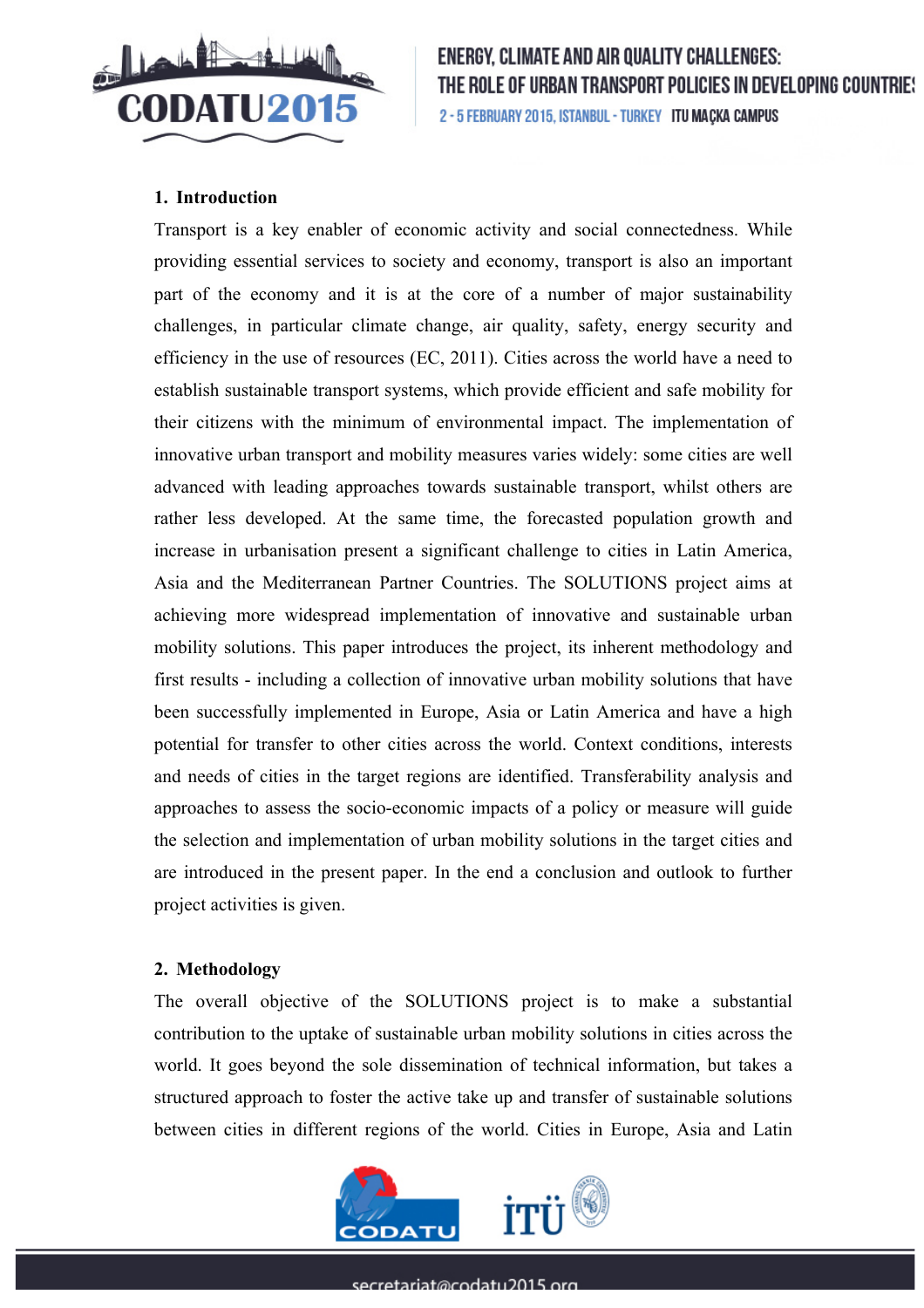

America have developed a wide range of innovative sustainability mobility solutions. A set of existing solutions with a high potential for transfer to cities in Asia, Latin America and Europe is compiled based on an initial transferability assessment.

Ten cities from around the world are actively involved in the project as *leading cities*  and *take-up cities*. *Leading cities* will share their expertise in the development and implementation of sustainable urban mobility solutions. They have been selected as they have practical experience in the successful implementation of urban mobility solutions. Within SOLUTIONS, they will pass on their knowledge and experience to *take-up cities*, which are the ones that are going to prepare the actual implementation of innovative and sustainable urban mobility solutions in feasibility studies. The feasibility studies explore the economic viability and public acceptability of measures and assess the success factors and barriers that may accelerate or inhibit uptake.

#### **3. Urban mobility solutions**

As the first step in the SOLUTIONS project, 58 different urban mobility solutions with high transferability potential were selected and categorised into 6 thematic clusters (briefly described, below). The clusters themselves built on relevant previous research projects on urban mobility and their transferability. The clusters provide the basis for targeted knowledge-exchange and the transfer of innovative sustainable urban mobility solutions and technologies. In the SOLUTIONS project the need for a balanced approach of urban mobility measures is being emphasised to achieve a maximum sustainability impact (Sims et al. 2014, Fulton et al. 2013). This includes measures that manage and reduce demand (avoid), foster low-carbon transport modes (shift) and achieve efficiency gains and fuel switch (improve). .

#### **Cluster 1: public transport**

Public transport – an important factor for providing access and achieving liveable cities and metropolitan areas – plays a prominent role in sustainable urban mobility concepts, which aim to reduce urban traffic congestion, air pollution, climate change and fossil-fuel consumption. The transferability of successful high-capacity mass

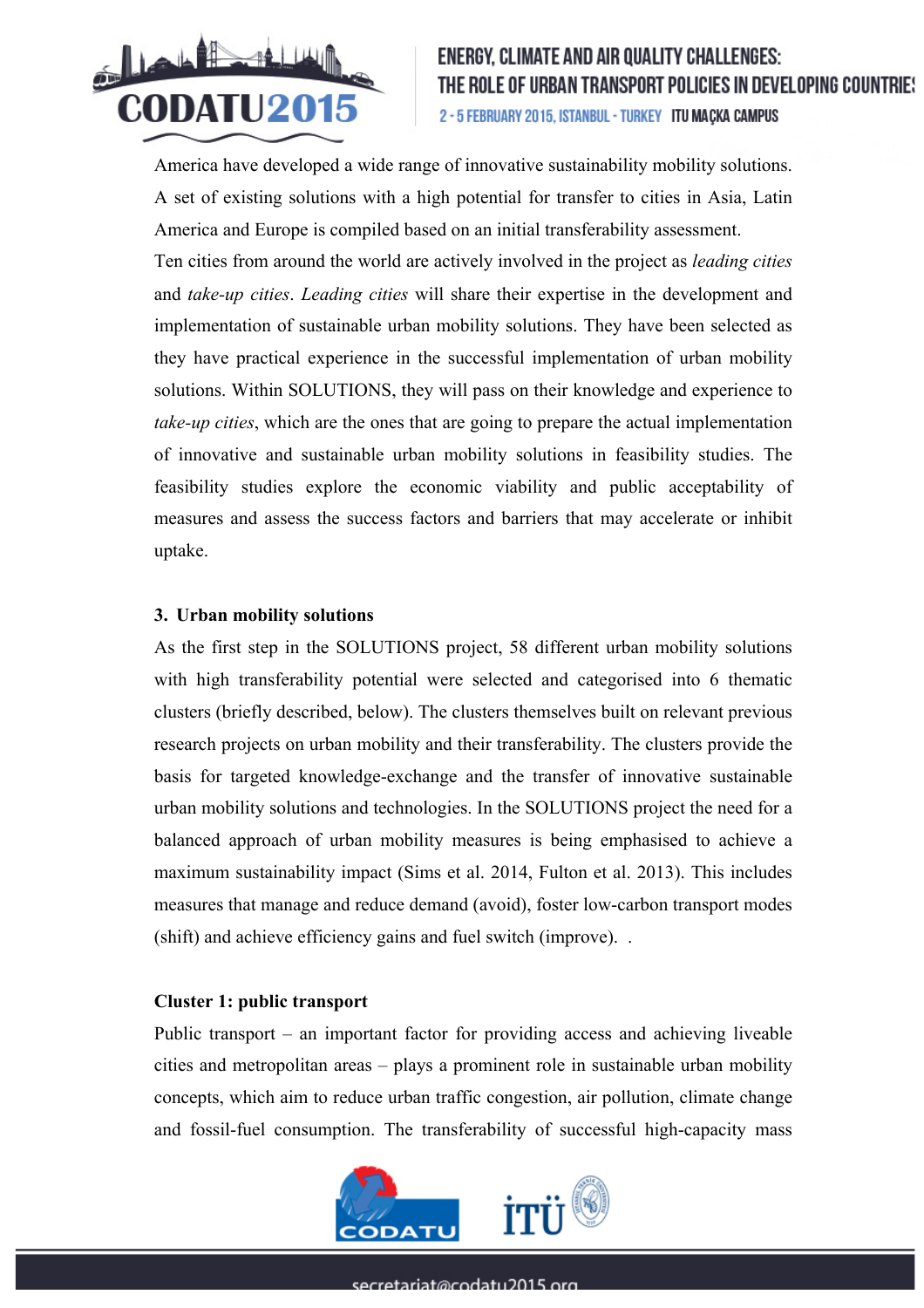

2 - 5 FEBRUARY 2015, ISTANBUL - TURKEY ITU MAÇKA CAMPUS

transit is of significant interest and importance to cities in emerging countries, particularly those suffering from increasing urban populations and limited space for transport. Table 1 presents an overview of selected solutions in the public transport cluster with some good-practice examples.

| <b>SOLUTIONS</b>                                 | Type of<br>impact | Good practice cities/projects                                                                                                                                                   |
|--------------------------------------------------|-------------------|---------------------------------------------------------------------------------------------------------------------------------------------------------------------------------|
| <b>BRT</b> systems                               | Improve/shift     | Curitiba (Brazil) and the <i>TransMilenio</i> system in<br>Bogota (Columbia)                                                                                                    |
| Trolley bus systems                              | Shift/improve     | Zurich (Switzerland), Salzburg (Austria), Athens,<br>Lyon (France), and Beijing and Taiyuan (China)                                                                             |
| Metro systems                                    | Shift/improve     | London, Paris, New York, Moscow, Washington,<br>Berlin as well as many cities in Asia, including<br>Singapore, Beijing, Shanghai and Dalian                                     |
| Alternatively fuelled public<br>transport        | Improve           | CNG buses in Delhi, Berlin, Lille (France), Hong<br>Kong, LNG buses in Guiyang and Xian (China)                                                                                 |
| Electric and hybrid public<br>transport vehicles | Shift/improve     | Electric vehicles in Shenzhen and Beijing (China)<br>and hybrid buses in Guiyang (China), Aachen<br>and Bremen (Germany) and London                                             |
| Public transport ITS                             | Improve           | ITS in public transport in Asia has grown in use<br>faster than in Europe, led by Korea and Seoul's<br>metro                                                                    |
| Integrated fare systems                          | Improve           | London's Oystercard, Bremen's Mobility pass,<br>the Netherland's smart card, Hong Kong, Beijing,<br>Seoul and Tokyo                                                             |
| Integrated public-transport<br>network planning  | Improve           | London, Budapest, Stockholm, Curitiba (Brazil)<br>and Hefei and Yinchuan (China)                                                                                                |
| Public transport financing                       | Improve/shift     | Transport Tax in Paris, integrated ticketing<br>systems in Germany, Japan and China                                                                                             |
| Eco-driving for professional<br>drivers          | Improve           | European transport projects such as ACTUATE<br>and BENEFIT, eco-driving training in Leipzig<br>(Germany), Salzburg (Austria), Parma (Italy),<br>Brno (Czech Republic) and China |
| Bike sharing and public<br>bicycles              | Shift/avoid       | Paris, Brussels, London, Berlin, Hangzhou<br>(China) and Changzhou (China)                                                                                                      |

### **Table 1: overview of selected solutions in the public transport cluster**

#### **Cluster 2: transport infrastructure**

The transport infrastructure cluster summarises available information and provides recommendations for the design of safe urban streets including facilities for both public transport (such as tramways and light rail, bus lanes, passenger waiting and

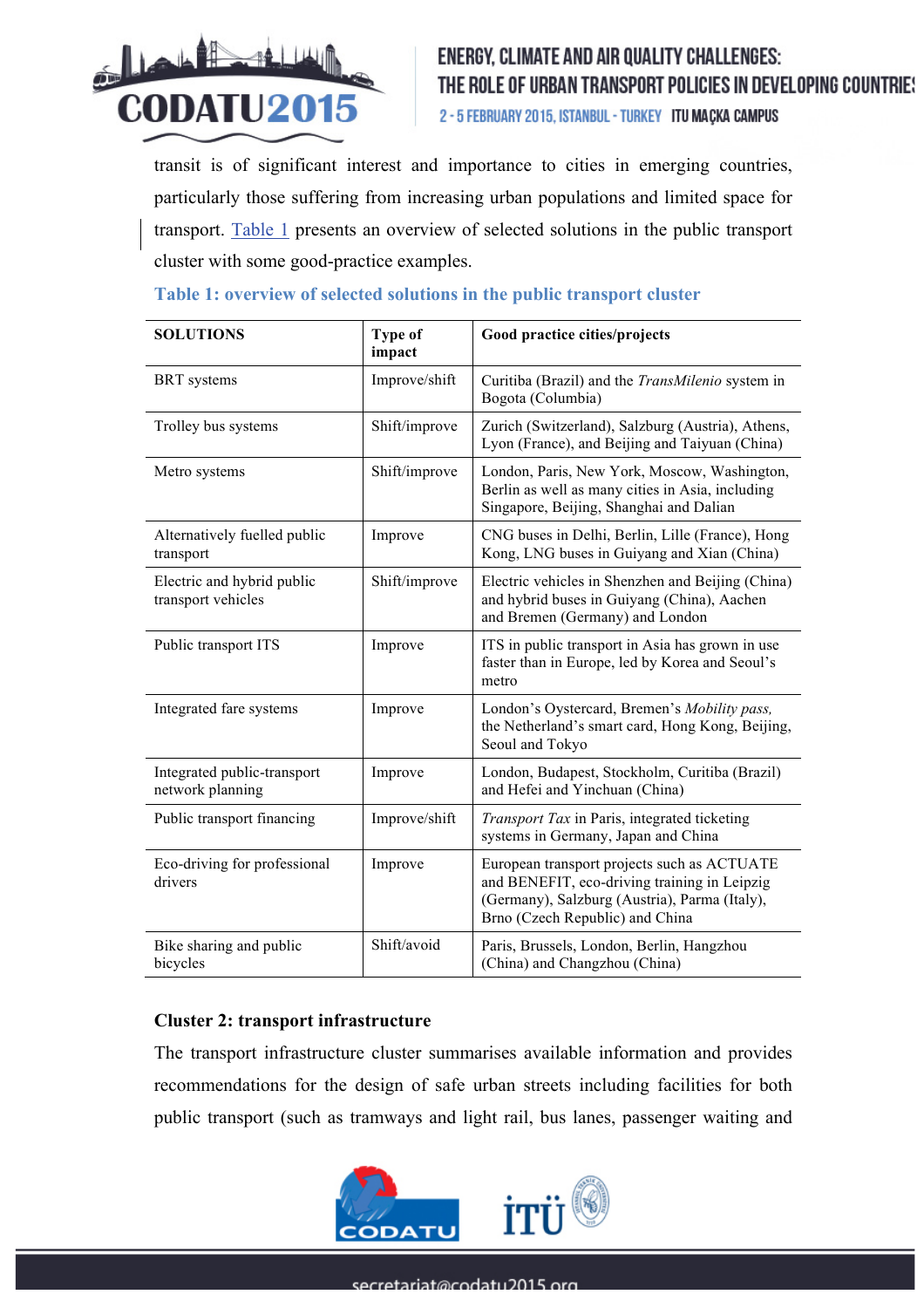

2 - 5 FEBRUARY 2015, ISTANBUL - TURKEY ITU MAÇKA CAMPUS

boarding areas) and for soft modes (cycling and pedestrian). Table 2 provides an overview of selected solutions in the transport infrastructure cluster with some good practice examples.

| <b>SOLUTIONS</b>                                                     | <b>Type of</b><br>impact | Good practice cities/projects                                                                                                                                                         |
|----------------------------------------------------------------------|--------------------------|---------------------------------------------------------------------------------------------------------------------------------------------------------------------------------------|
| Dedicated bus lanes                                                  | Improve                  | London, Berlin, Paris, Nice, Nantes, Lille and<br>Dublin                                                                                                                              |
| Intermodal interchanges                                              | Improve                  | Monclova interchange in Madrid, St Pancras<br>International in London, Gare du Nord in<br>Paris and the Köbánya-Kispest in Budapest.<br>The EU NICHES, NODES and CITYHUBS<br>projects |
| Pedestrian infrastructure                                            | Improve/<br>avoid        | Worldwide                                                                                                                                                                             |
| Non-motorised infrastructure                                         | Improve/<br>avoid        | The Netherlands, Germany and France                                                                                                                                                   |
| Cycling infrastructure I - innovative<br>safe cycling infrastructure | Improve/<br>avoid        | The UK, the Netherlands and Germany                                                                                                                                                   |
| Cycling infrastructure $II - cycle$<br>highways                      | Improve/<br>avoid,       | The Netherlands, Denmark, Germany, the UK<br>and Spain                                                                                                                                |
| Infrastructure for car- and bike-sharing                             | Improve/<br>shift        | Brussels, London, Paris and Berlin                                                                                                                                                    |
| Pedestrianisation of city-centres and<br>streets                     | Improve/<br>avoid        | European cities - market towns and numerous<br>historical cities (in e.g. Italy)                                                                                                      |

### **Table 2: overview of selected solutions in the transport infrastructure cluster**

## **Cluster 3: city logistics**

The city logistics cluster focuses on acknowledging freight's important role in economic activity, while decreasing the environmental and social impact of delivering this freight. This implies decreasing the number of commercial vehicles (without other traffic compensating for this), decreasing delivery vehicles' noise and emissions (PM,  $NO<sub>x</sub>$  and  $CO<sub>2</sub>$ ) and reducing traffic congestion. The solutions can be introduced by public authorities (e.g. traffic-restriction regulations, low emissions zones, transport pricing, taxes and planning, and developing infrastructure dedicated to urban freight movement) and by private companies (e.g. increasing their fleets' fuel efficiency and load factor through consolidation, or improving the efficiency of home deliveries through collective delivery/pick-up depots). Table 3 provides an

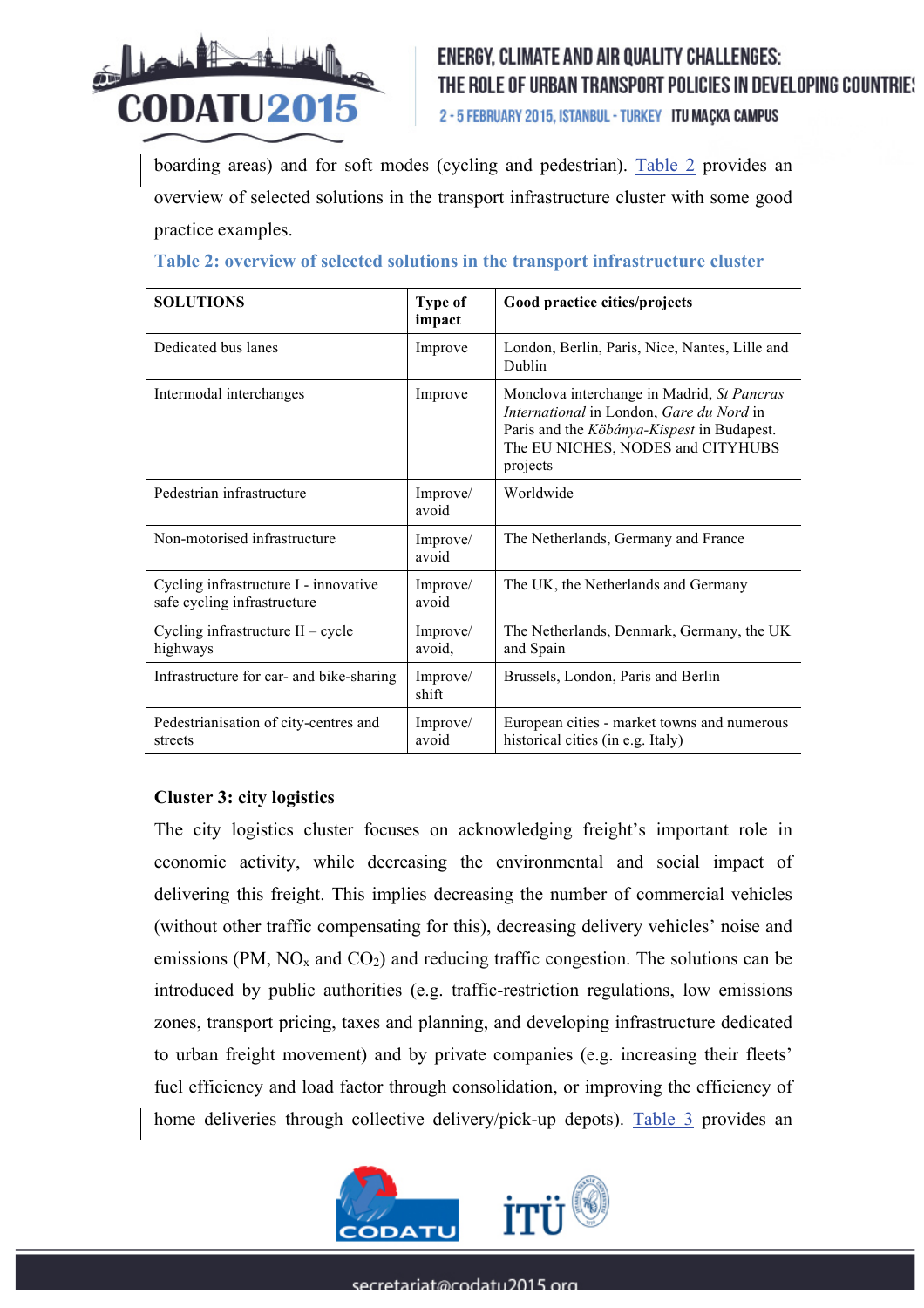

2 - 5 FEBRUARY 2015, ISTANBUL - TURKEY ITU MACKA CAMPUS

overview of selected solutions in the city logistics cluster, along with good practice examples.

## **Table 3: overview of selected solutions in the city logistic cluster**

| <b>SOLUTIONS</b>                                                | Type of<br>impact | <b>Good practice examples</b>                                                                                                                                 |
|-----------------------------------------------------------------|-------------------|---------------------------------------------------------------------------------------------------------------------------------------------------------------|
| Urban delivery using cargo-<br>cycles                           | Improve/<br>avoid | Paris and Barcelona - the SMILE pilot, Donostia/San<br>Sebastian (Spain) - a CIVITAS ARCHIMEDES project                                                       |
| Low Emission Zones (LEZ)                                        | Avoid/<br>improve | Europe (>250 cities/regions. A good overview can be<br>found at www.lowemissionzones.eu)                                                                      |
| Forums, portals, labels and<br>training programs                | Improve           | Paris and Toulouse (France) - London (FORS) and<br>Norwich (the UK)                                                                                           |
| Networks of pick-up points                                      | Avoid             | Kiala (UPS) in France and Belgium, <i>Packstations</i> in<br>Germany                                                                                          |
| Promotion of off-peak<br>deliveries                             | Improve/<br>avoid | NYC, several European cities (Dublin, Barcelona, Paris,<br>many in the Netherlands - PIEK program)                                                            |
| Urban Consolidation<br>Centres (UCCs), urban<br>service centres | Avoid/<br>improve | Several UK cities (Bristol, London), several cities in Italy<br>(Verona, Modena, Padua), La Rochelle in France,<br>Binnenstad service in several Dutch cities |
| Municipal procurement<br>reorganisation                         | Avoid/<br>improve | Delivery Servicing Plans in London, projects in<br>Gothenburg, Sweden for clean deliveries in municipal<br>buildings, the Green Link in Paris                 |
| Greater use of rail and water                                   | Shift/<br>avoid   | Waterways in Utrecht (NL), heavy rail in Paris, France<br>(Monoprix) and light rail in Dresden, Germany                                                       |
| Lorry lanes for urban freight<br>transport                      | Improve           | Barcelona, Berlin, Padova and other Italian cities, several<br>UK cities                                                                                      |
| Pricing schemes, taxes and<br>tolls                             | Improve           | Milan, AreaC (Italy), Norwegian cordon pricing schemes,<br>, Switzerland (LSVA), several other European metropolitan<br>areas, some US large cities.          |

## **Cluster 4: Integrated planning and Sustainable Urban Mobility Plans (SUMP)**

Integrated planning considers all of the transport modes used in a city, and aims to take a broader social, environment and economic perspective on the transport system. The European Sustainable Urban Mobility Plans (SUMP) concept brings that approach into a formalised structure and gives the participation from various stakeholders and the public an important role. The SUMP concept and approach are increasingly seen as useful basis for integrated planning also outside Europe. Within the SOLUTIONS project the SUMP guidelines are being adapted to the conditions in Latin America. China and North Africa have also shown interest in adopting the

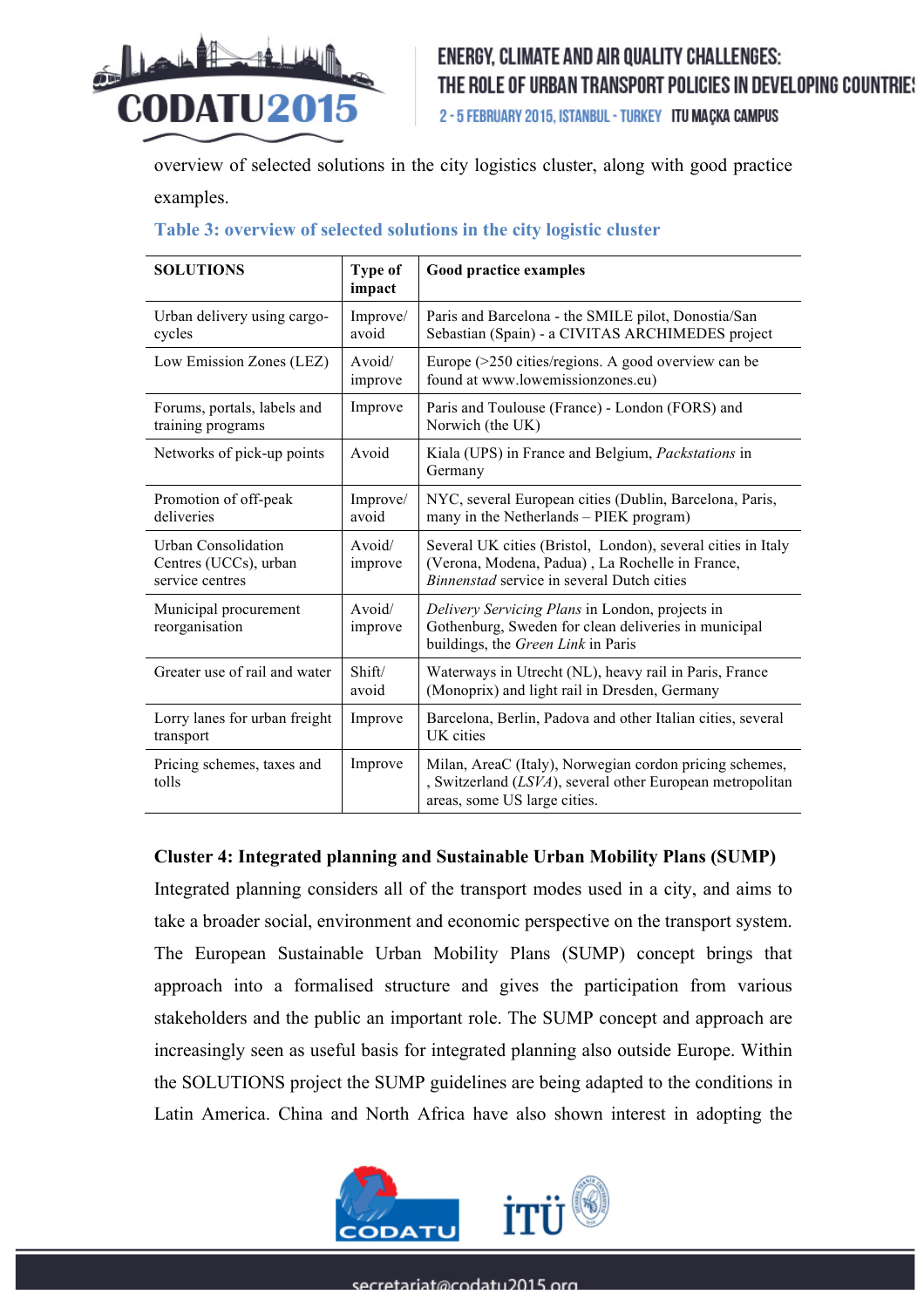

2 - 5 FEBRUARY 2015, ISTANBUL - TURKEY ITU MAÇKA CAMPUS

guidelines. Table 4 provides an overview of selected solutions in the integrated planning and SUMP cluster, along with some good practice examples of SUMPs.

**Table 4: overview of selected solutions in the integrated planning and SUMP cluster**

| <b>SOLUTIONS</b>                                                | <b>Type of</b><br>impact | Good practice cities/ projects                                                                                                                                                                                                                            |
|-----------------------------------------------------------------|--------------------------|-----------------------------------------------------------------------------------------------------------------------------------------------------------------------------------------------------------------------------------------------------------|
| Preparation of a SUMP                                           |                          | France (Nantes, Lille), UK (Leeds), Sweden<br>(Lund), Denmark (Aalborg), Belgium (Gent)<br>and Germany (Aachen).                                                                                                                                          |
|                                                                 |                          | Projects: CIVITAS, CH4LLENGE, BUMP,<br>ENDURANCE; Quest, ADVANCE,<br>ECOMOBILITYSHIFT, PILOT, BUSTRIP,<br><b>TIDE</b> and PUMAS                                                                                                                           |
| Vision-building for future sustainable<br>urban mobility        |                          | West Yorkshire (UK)                                                                                                                                                                                                                                       |
| Participation (Involving stakeholders and<br>engaging citizens) |                          | Bath (UK), Gent (Belgium), round-tables<br>with stakeholders in Berlin, Dresden and<br>Aachen (Germany), Barcelona's social pact<br>and Bremen's (Germany) planning<br>application.<br>Projects: GUIDEMAPS, ELTIS Plus, Fiets<br>van Troje, and CH4LLENGE |
| Participatory budgeting                                         | Avoid,                   | Many Brazilian cities                                                                                                                                                                                                                                     |
| SUMP audit schemes and quality<br>management                    | shift<br>and             | The QUEST (www.quest-project.eu) and<br>ADVANCE (audit schemes)                                                                                                                                                                                           |
| Measure/measure-package selection<br>strategies                 | improve                  | CH4LLENGE (www.ch4llenge.eu) and<br>CIVITAS (www.civitas.eu)                                                                                                                                                                                              |
| Monitoring and evaluation of SUMP                               |                          | Toulouse (FR), Dresden (DE), West<br>Yorkshire (UK) and Gent (BE). Projects:<br>CH4LLENGE, CIVITAS, QUEST and<br><b>ENDURANCE</b>                                                                                                                         |
| Modelling and visualisation tools in<br><b>SUMP</b>             |                          | Gdynia (PL) TRISTAR and Aachen (DE)                                                                                                                                                                                                                       |
| <b>SUMP</b> framework conditions                                |                          | PDUs (Plan de Déplacements Urbains) in<br>France and LTPs (Local Transport Plans) in<br>the UK                                                                                                                                                            |
| Capacity building and training schemes in<br><b>SUMP</b>        |                          | DYN@MO Baltic SUMP competence centre,<br>SUMP capacity building under ELTIS, and<br>SUTP of GIZ in Asia                                                                                                                                                   |
| Engaging external support for SUMP<br>development               |                          | PDUs in France, LTPs in UK,<br>Verkehrsentwicklungspläne in Germany                                                                                                                                                                                       |

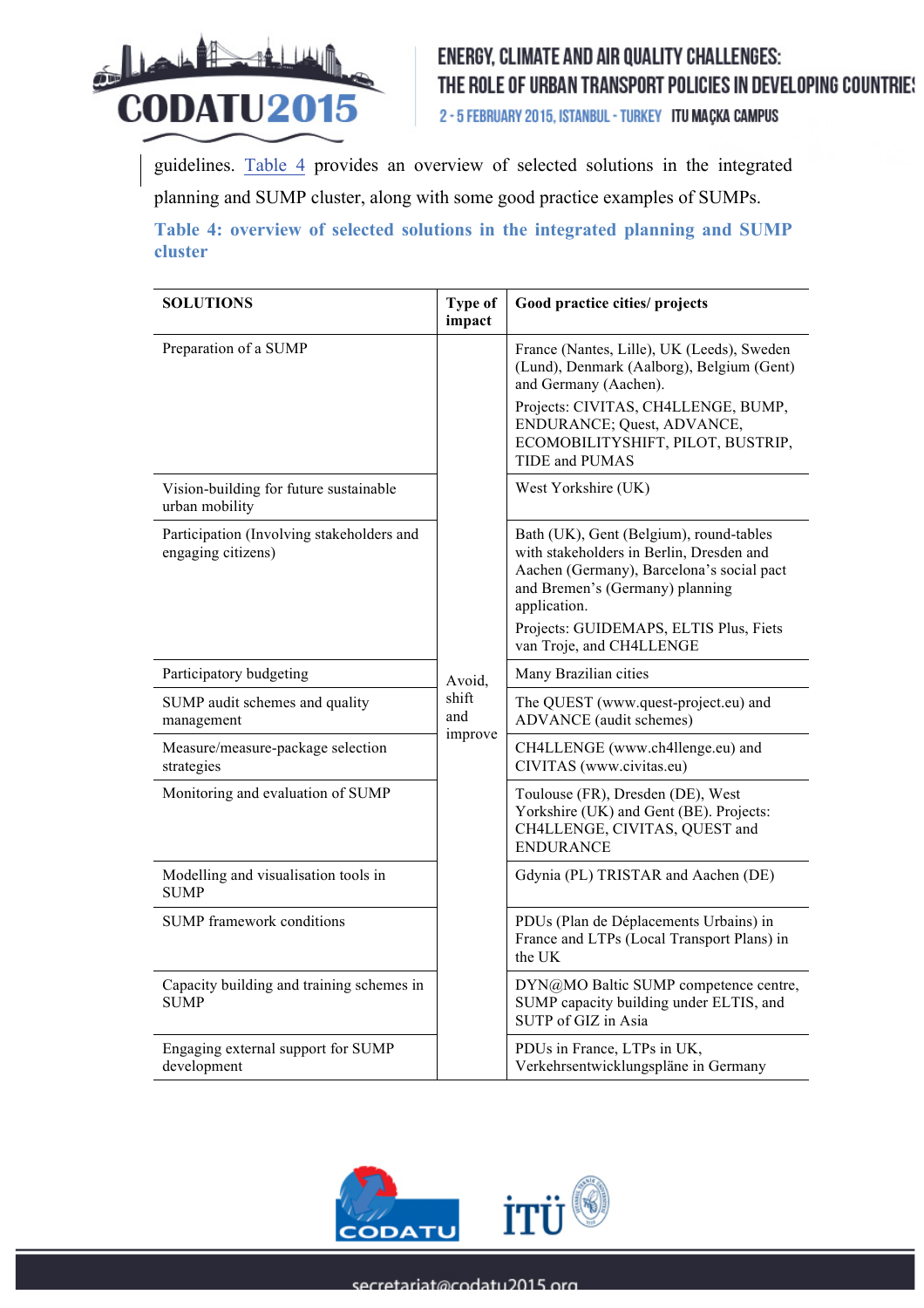

#### **Cluster 5: Network and mobility management**

Network and mobility management comprises a number of technical and planning measures, to ensure seamless transport, connectivity, more flexible travel opportunities, lower environmental impact and support of multimodal mobility behaviour and lifestyles.. It is important that multiple mobility options are provided that make best use of already available resources and help make a more intelligent mobility choice that considers advantages and disadvantages of different transport modes. Table 5 provides an overview of selected solutions in the network and mobility management cluster with some good practice examples.

**Table 5: overview of selected solutions in the network and mobility management cluster**

| <b>SOLUTIONS</b>               | Type of<br>impact | Good practice cites/ projects                                       |
|--------------------------------|-------------------|---------------------------------------------------------------------|
| Parking management             | Avoid/<br>shift   | The EU-funded projects MOBILIS, ELAN and CARAVEL                    |
| Access restriction             | Avoid/<br>shift   | Bergen, Oslo and Trondheim (Norway), London, Stockholm<br>and Milan |
| Traffic management             | Improve/<br>shift | Projects: MIMOSA and <i>EasyWay</i>                                 |
| Multimodal journey<br>planners | Improve/<br>shift | Sweden and Austria                                                  |
| Cooperative ITS (C-ITS)        | Improve/<br>shift | EasyWay, Conduits and SARTRE                                        |
| Car-sharing schemes            | Shift             | Car2go, DriveNow and Quicar                                         |

## **Cluster 6: Clean vehicles**

This cluster examines clean vehicles in a broader sense, along with those readily available fuels and technologies, which offer substantial GHG emissions reduction potential, and other energy-efficiency options. The suitability of different clean vehicle technologies depends not only on local, but also on national conditions. The measures analysed in this cluster include a wide range of technologies and vehicle types in order to accommodate the variety of cities in SOLUTIONS's regions. This cluster also builds upon the findings of several European electric mobility projects and upon the *European Green Cars Initiative*. The solutions in this cluster have been selected based on their potential to address the urgent need to reduce local air

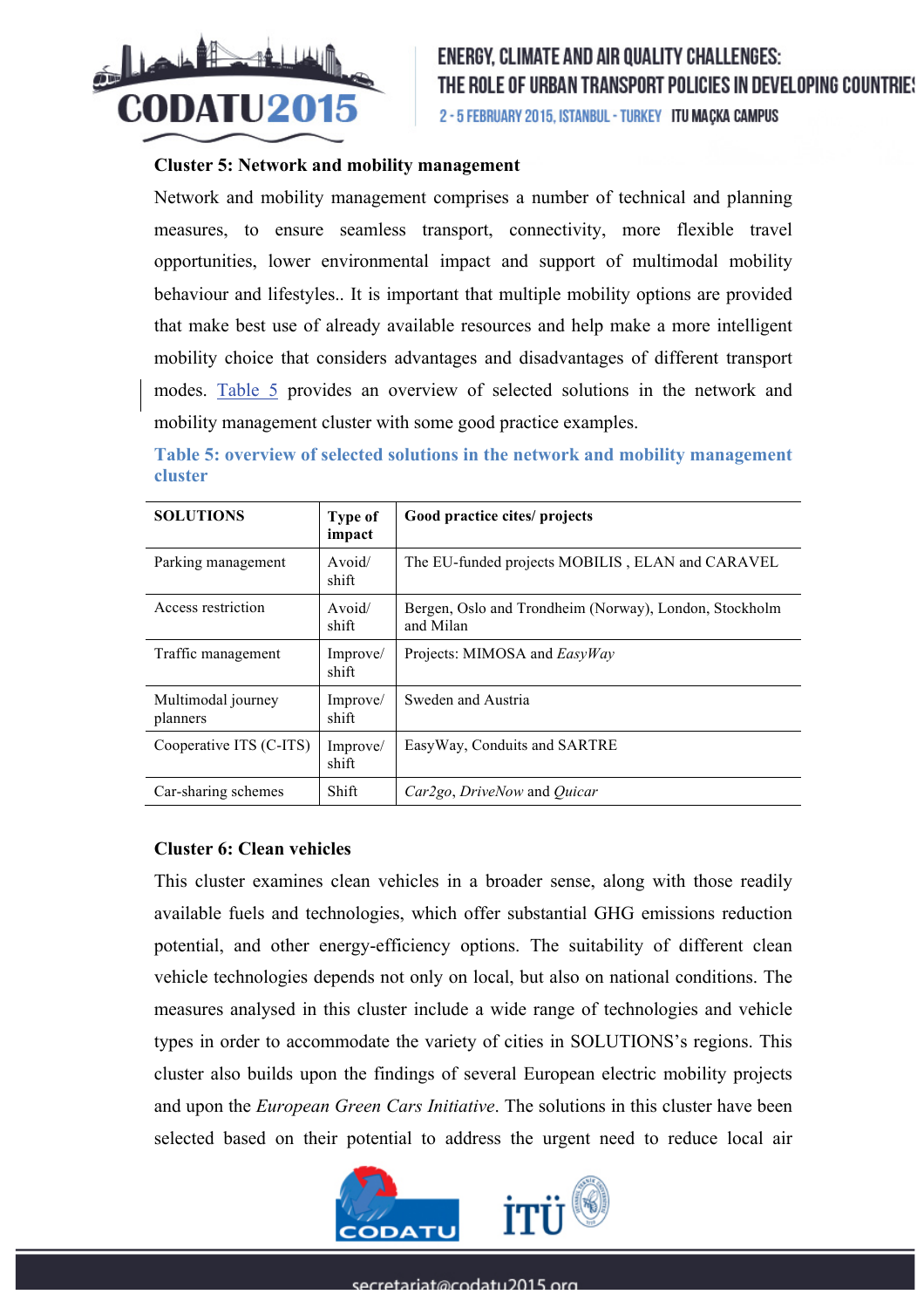

2 - 5 FEBRUARY 2015, ISTANBUL - TURKEY ITU MAÇKA CAMPUS

pollution, especially in Asian cities, and to limit transport-sector oil consumption. Table 6 provides an overview of selected solutions in the clean vehicles cluster along with good practice examples.

| <b>SOLUTIONS</b>                                   | Type of<br>impact | <b>Good practice examples</b>                                                                                                                                                                |
|----------------------------------------------------|-------------------|----------------------------------------------------------------------------------------------------------------------------------------------------------------------------------------------|
| Registration restrictions/number<br>plate auctions | Shift/<br>improve | Vehicle quota system in Singapore, Shanghai and<br>Beijing                                                                                                                                   |
| Management of electric two-<br>wheelers            | Shift/<br>improve | Charging infrastructure in Murcia (Spain), Rome,<br>Rotterdam and Barcelona                                                                                                                  |
| Fuel economy/CO <sub>2</sub> standards             | Improve           | The USA, the EU                                                                                                                                                                              |
| Fuel switch in taxi fleets: EVs                    | Improve           | Electric taxis: Shenzhen (China), Mexico City,<br>Kanagawa Prefecture (Japan), Dublin and London.<br>Replacement of diesel-fuelled three-wheelers with<br>electric ones in Kathmandu (Nepal) |
| Fuel switch in taxi fleets:<br>LPG/CNG             | Improve           | Taxis and auto rickshaws in Delhi and Ahmedabad<br>(India)                                                                                                                                   |
| Emissions-based vehicle<br>taxation                | Improve/<br>shift | Tax exemption for electric vehicles in Kanagawa<br>Prefecture (Japan), exemption from VAT in Norway<br>and the bonus-malus system in France                                                  |
| Clean vehicles in municipal<br>fleets              | Improve           | Grenoble (France).<br>Projects: CIVITAS ELAN in Zagreb (Croatia),<br>CIVITAS TELLUS in Rotterdam, TURBLOG in<br>Utrecht (Netherlands) and EU CIVITAS<br><b>TRENDSETTER</b> in Stockholm      |
| Information and promotion of<br>clean vehicles     | Improve           | Use of bus lanes and free parking in Norway,<br>exemption from paying the congestion charge in<br>London (UK).<br>Projects: CIVITAS Trendsetter, NICHES and<br><b>ECOSTARS</b>               |
| Infrastructure for clean vehicles                  | Improve           | Various European cities. Subsidies for charging station<br>construction and installation of public charging<br>facilities in Rotterdam                                                       |
| Fleet renewal schemes                              | Improve/<br>shift | Subsidies for EV purchase in the UK and the<br>Netherlands                                                                                                                                   |

## **Table 6: overview of selected solutions in the clean vehicles cluster**

## **4. SOLUTIONS take-up cities: a brief overview**

The SOLUTIONS project has selected the following *take-up cities*: Belo Horizonte (Brazil), Guiyang (China), Cochin (India), Leon (Mexico) and Kocaeli (Turkey) (described, below). The cities were selected from over 70 applications based on their motivation and organisational capacity as well as on their size and population (the

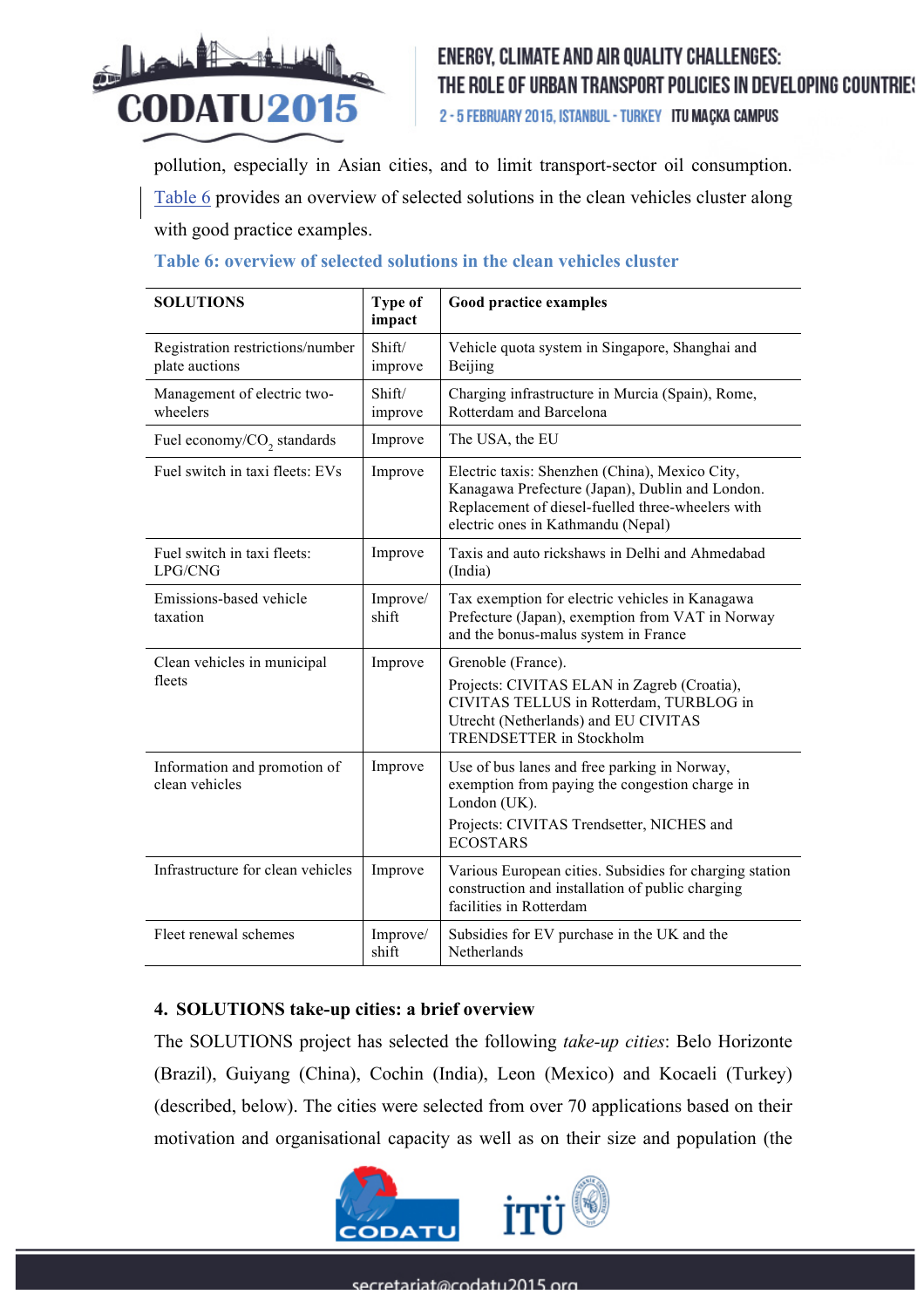

2 - 5 FEBRUARY 2015, ISTANBUL - TURKEY ITU MACKA CAMPUS

project focuses on mid-sized cities). Table 7 provides an overview of the take-up cities and their areas of interest.

| <b>City</b>            | <b>Size</b> | Region        | <b>Clusters</b>                                                     |
|------------------------|-------------|---------------|---------------------------------------------------------------------|
| Belo Horizonte, Brazil | $1-5m$      | Latin America | Public Transport<br><b>SUMP</b><br>City Logistics<br>Clean vehicles |
| Guiyang, China         | $1 - 5m$    | Asia          | <b>SUMP</b><br>Clean vehicles                                       |
| Cochin, India          | $1-5m$      | Asia          | Public Transport<br><b>SUMP</b>                                     |
| Leon, Mexico           | $1-5m$      | Latin America | Public Transport                                                    |
| Kocaeli, Turkey        | $1-5m$      | Mediterranean | Public Transport<br><b>SUMP</b><br>City logistics                   |

### **Table 7: the take-up cities with their clusters of interest**

### **Belo Horizonte, Brazil**

Belo Horizonte, situated in the state of Minas Gerais in the south-eastern region of Brazil, is one of Brazil's most populous cities with around 5 million inhabitants in the metropolitan area and over 2 million in the municipality, with an average per capita income of 17,313 BRL ( $\approx$  £5600) per annum. The public transportation system is insufficient and not well developed, and the city suffers from traffic congestion and air pollution due to the increasing number of private vehicle trips. Although data shows that the number of bicycle and pedestrian trips is higher, the city's infrastructure for these modes is also insufficient. Therefore, the clusters public transport, SUMP, city logistics and clean vehicles are particularly relevant here.

## **Guiyang, China**

Guiyang, situated in the Guizhou province in Southwest China, has a population of 4.4m, with an average per capita income of 23,376 RMB (≈€2802) per annum. The city has a good public transport system, which made a total of 658m trips in 2012. In comparison, 154m trips were made with taxis. The clusters SUMP and clean vehicles are the most relevant for Guiyang.

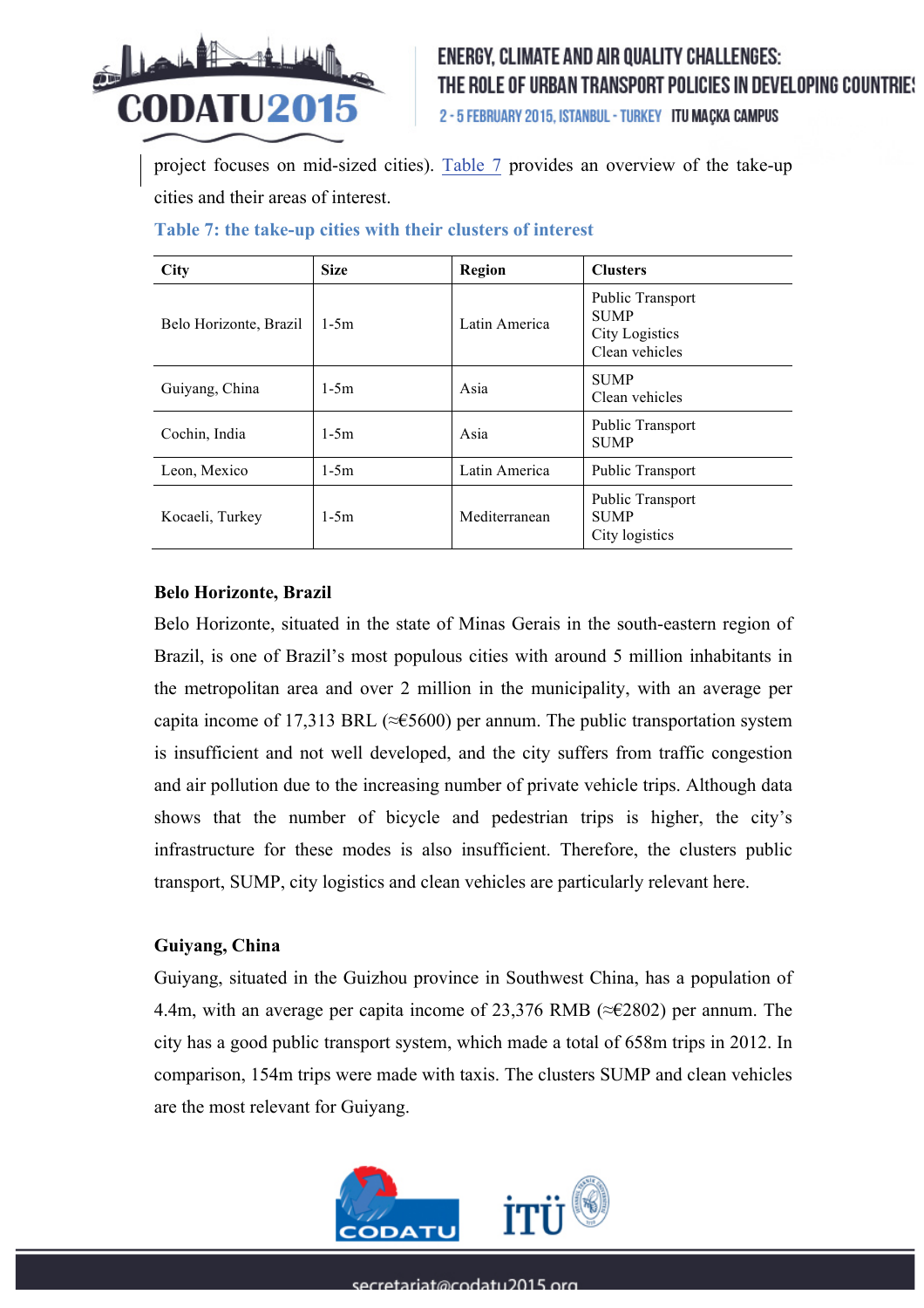

## **Cochin, India**

Cochin, situated on the west coast of India in the state of Kerala, is a densely populated city with a population of 2.1m (2011). Light Motor Vehicles (LMV) are the most common vehicle type (24,635 and 21,522 goods and passenger autos), followed by taxis  $(10,346)$ , buses  $(7,005)$  and trucks  $(5,290)$ . The majority of the passenger trips are made with inter and intra city busses, followed by 2-wheelers, cars and metro-busses. The sustainable urban mobility solutions of highest interest to Cochin are public transportation and application of SUMP.

## **León, Mexico**

León is located in Guanajuato state of Mexico, with a population of 1.4m (2011). Although vehicle registrations are increasing in the city, led by passenger cars (265,311), freight vehicles (105,9344), 2-wheelers (26,004) and other modes (4,995) in 2012, the city also has a high number of cyclists. Total trips per day (cars, 2 wheelers, busses, rail, bicycles and walking) can reach 450,000 trips/day. Public transportation is the focus area for León.

## **Kocaeli, Turkey**

Kocaeli province lies in Marmara region of Turkey with an urban population of 1.6m. In 2013, the number of registrations was highest for cars (64%), followed by vans (18.16%), 2-wheelers (6.70%), HGVs (6.12%), busses (2.40%) and minibusses (2.18%). In Kocaeli's road network, the total number of HGV trips reaches 100,215 daily. Regarding passenger travel, pedestrian traffic dominates, with 40%, followed by public transport (23%), private vehicles (23%) and private services (school or factory busses etc.) (13%). Kocaeli is especially interested in actives related to public transport, city logistics and SUMP .

## **5. Transferability analysis**

A transferability analysis is a broad analysis of the considerations around taking a (successful) policy or measure from one place and implementing it in another (Macário & Marques, 2008). In this case, it refers to the transferability of policies or

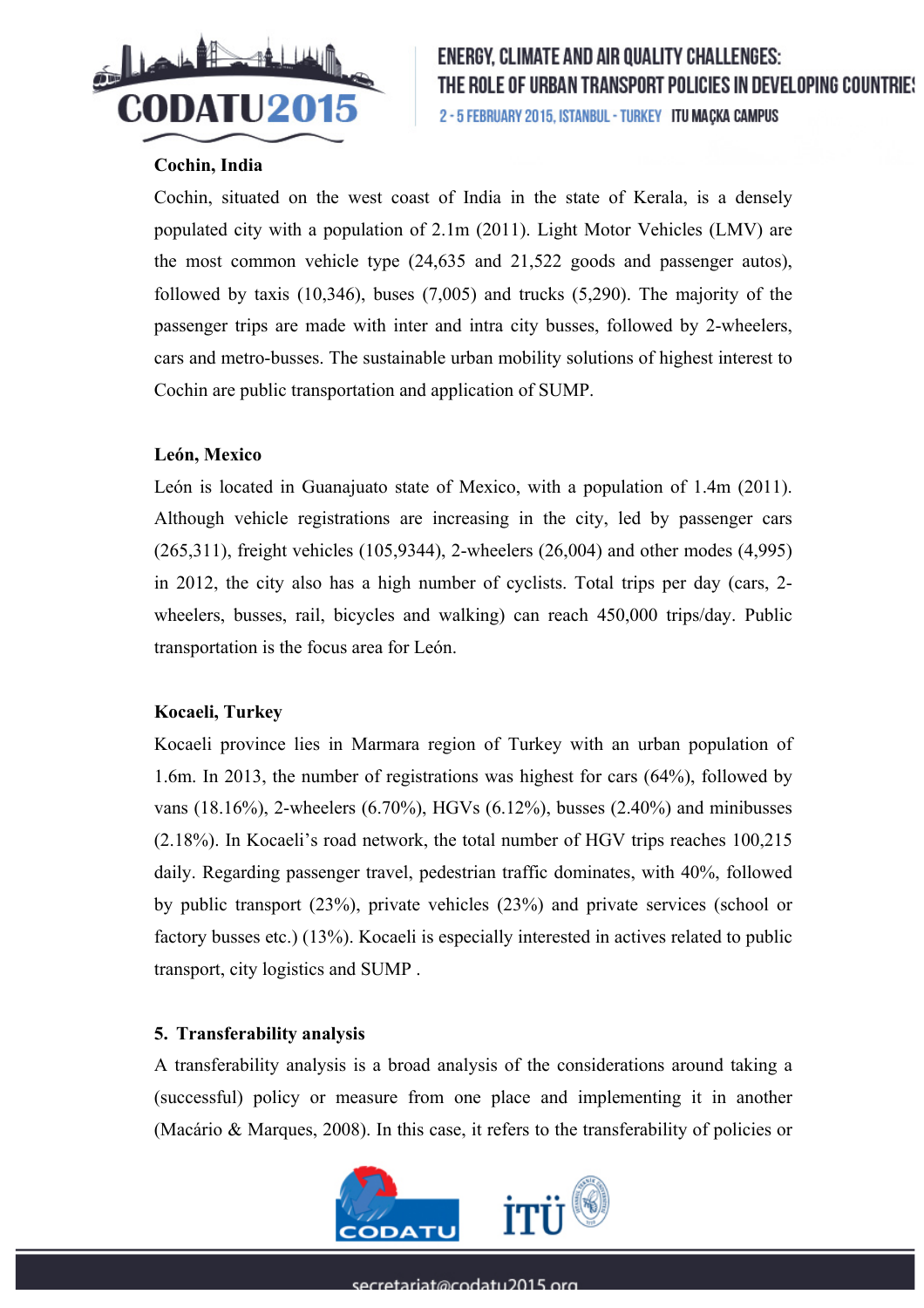

measures from SOLUTIONS's *Leading cities* to the *take-up* cities. This process will be documented in the feasibility studies that each *take-up* city will produce. The transferability analysis provides an opportunity to learn from previous experience; identifying opportunities and avoiding mistakes. The success in transferring a policy depends on the interaction of the policies' and cities' characteristics. • The process of conducting a transferability analysis in itself leads to stakeholder and expert involvement that can make take-up cities more open for innovation. There is a wealth of knowledge on transferability methodologies upon which the SOLUTIONS project builds, in particular from the EU projects CIVITAS, NICHES+ and TIDE (CIVITAS, 2012; NICHES+, 2011; TIDE, 2013). The findings of two EU projects have particularly influenced the development of the SOLUTONS transferability analysis: CATALIST (which co-funded adoption activities in the CIVITAS project between 2008-2012) and TIDE (duration 2012 – 2015, building on the experience and findings of predecessor projects NICHES and NICHES+). Of the two transferability methodologies, TIDE is the most relevant to SOLUTIONS, and has been used as the basis for SOLUTIONS transferability methodology. The SOLUTIONS transferability analysis methodology, produced from a desktop study, interviews, workshop and field visits, has seven steps:

- 1. Formulate a mission statement, objectives and scoping
- 2. Clarification of the impacts of the measure
- 3. Identification of the need for change in scale
- 4. Identification of the main components and sub-components
- 5. Identification of the relative importance of various characteristics
- 6. Assessment of the characteristic in the take-up city
- 7. Conclusions

The final step of the transferability assessment is to draw conclusions about the potential for transferability though consideration of the factors identified and the assessment values ascribed to each. This should include discussion of all the key success factors and key barriers for transferring the innovative solution. In addition, it should include discussion of the mitigating actions that could overcome key

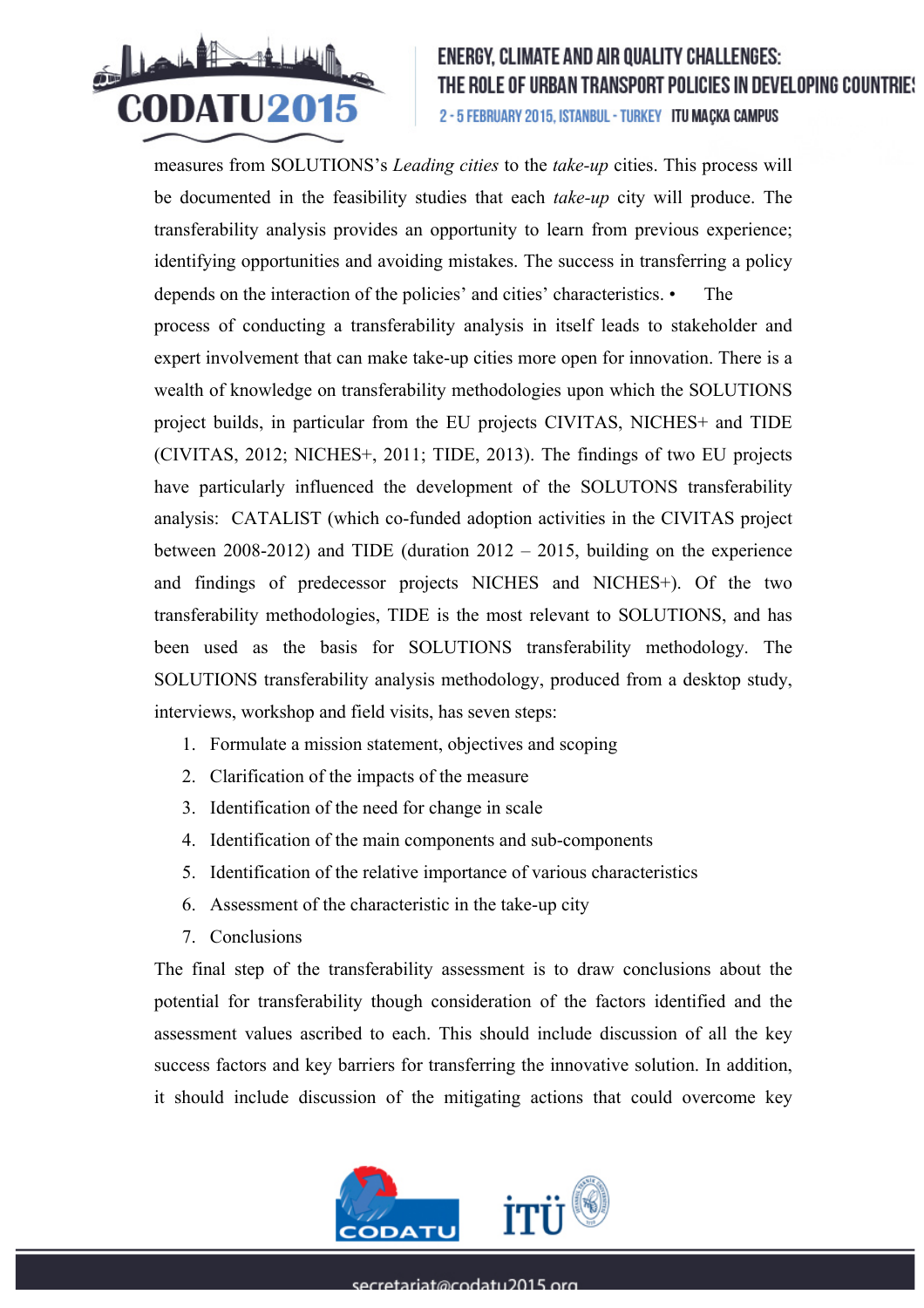

barriers. Based on the discussion, the concluding remarks on the chances of successful transferability should be made.

SOLUTIONS is currently performing two different transferability analyses in order to show the 'general' points which should be considered when transferring innovative measures from one city to another: (1) clean city logistics and (2) road user charging (RUC). Following is a brief summary of the former.

The example transferability analysis discussed here involves a clean city logistics measure based on the use of battery electric (BEV) transporters for their reduced pollutant and noise emissions compared to conventional trucks.

In step 1, the ways in which BEV use can be encouraged are identified, e.g. charging infrastructure provision, dedicated delivery zones, night-time delivery in inner-cities, allowing BEVs to use bus lanes, reducing any congestion charges and allowing entry into inner-city low emission zones.

The impacts of BEVs, such as on efficiency, safety, environment, accessibility, financial efficiency (affordability), economic impacts and overall impacts are analysed in step 2.

The scaling required (step 3) depends on logistics companies being able to integrate BEVs into their fleets (route-distances, size of goods, topography, economic factors etc.).

Step 4 involves identifying concerns around the measure such as political support, policy measures, fleet utilization, CSR/marketing, costs (running, capital and charging infrastructure), market analysis, range, driver's safety, charging infrastructure development and advanced ICT.

Steps 5 and 6 involve the assessment of the measure in the destination city. This is done through the categorisation of the relevant characteristics based on their importance. For example, characteristics such as existing policies such as congestion charging, low emission zones, conditions surrounding night-time delivery, driver's safety and grid integration might be of the highest importance, while incentives (bus lanes, dedicated parking), range of BEVs and strategic distribution of charging infrastructure and street layout are of medium importance, with eco-driving training and charging infrastructure are of lower importance.

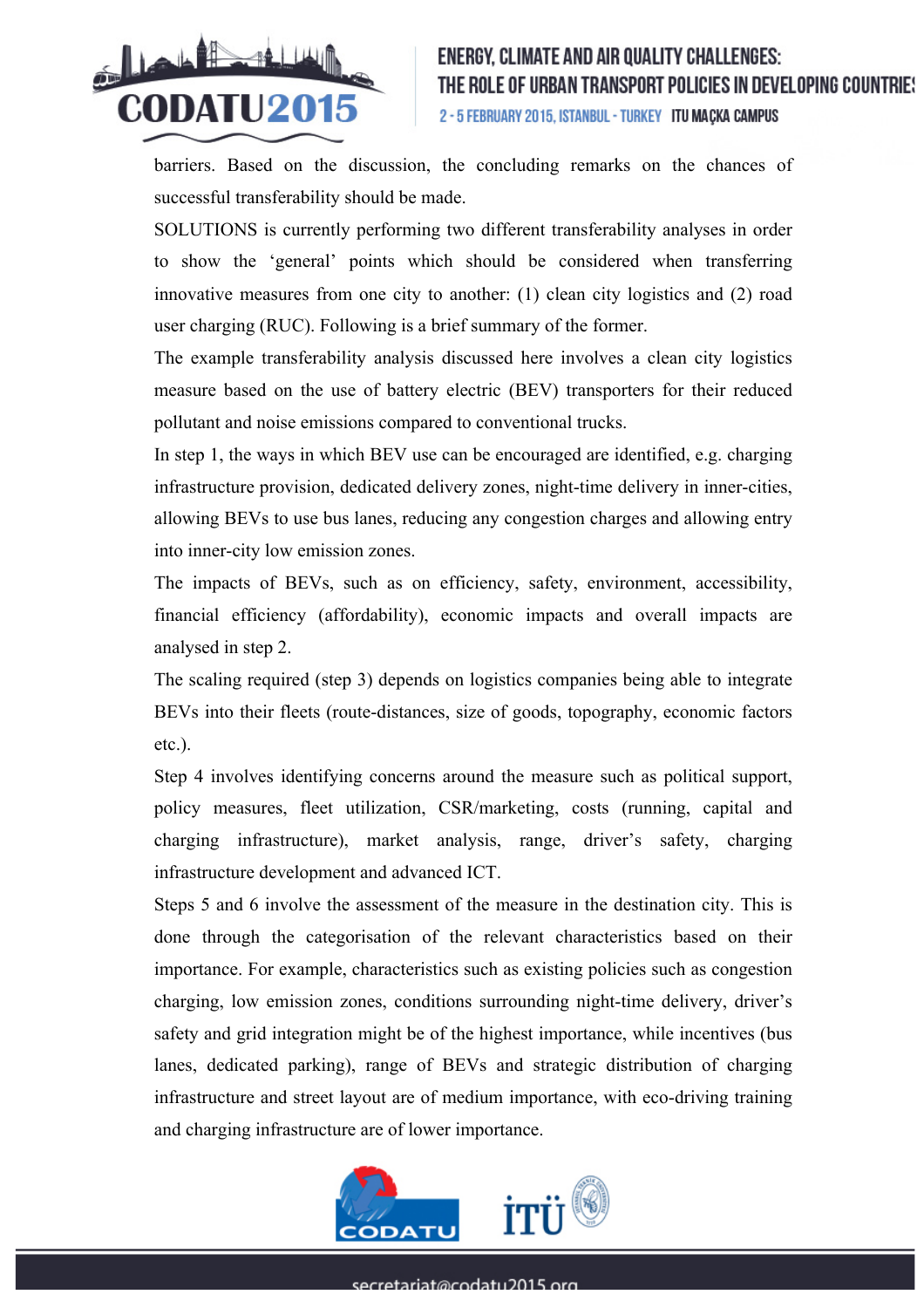

Lastly, this example concludes (step 7) that private companies are the key drivers of the transfer and thus that it is essential to create incentives (e.g. subsidies and lowinterest loans) for them to use BEVs. Other key drivers include increasing energy costs, increasing restrictions concerning emissions and noise in dense inner-city areas and rising customer-awareness. The key barrier for transfer is the high purchase price. Other barriers include the lower range of BEVs and drivers' safety concerns.

### **6. Assessing the benefits**

For the SOLUTIONS take-up cities, assessing the socio-economic benefits is an important step for the implementation and the selection of urban mobility solutions. The investment of (limited) public funds should deliver the maximum economic, social and environmental benefits possible, over the short and long term and for all of a city's residents. Five assessment methods, which are considered to be applied in the selection and implementation phase are briefly presented and compared:

• Tool for the Rapid Assessment of Urban Mobility (TRAM). This tool is intended for use in cities with scarce information on mobility. It can be quickly and easily carried out in close collaboration with government officials (Sudra et al, 2013).

• Cost-Benefit Analysis (CBA). The most commonly used assessment method is often used to justify a project's or measure's implementation (or not) from an economic perspective, citing specific economic viability indicators (Jansson, 2010).

• Multi-Criterion Analysis (MCA). This is an increasingly popular method for transport project appraisal (Macharis & Ampe, 2007), which takes into account quantitative and qualitative criteria, and can, as such, include soft impacts otherwise difficult to quantify or monetise (Browne & Ryan, 2011).

• Transport Innovation Deployment for Europe (TIDE) assessment method. This method combines aspects of the CBA and MCA methods (including quantitative and non-quantified aspects of urban transport projects). If costs or benefits are known or can be easily calculated, they are included in monetary form, as per CBA. If, however, the costs are not known or cannot be easily or reliably

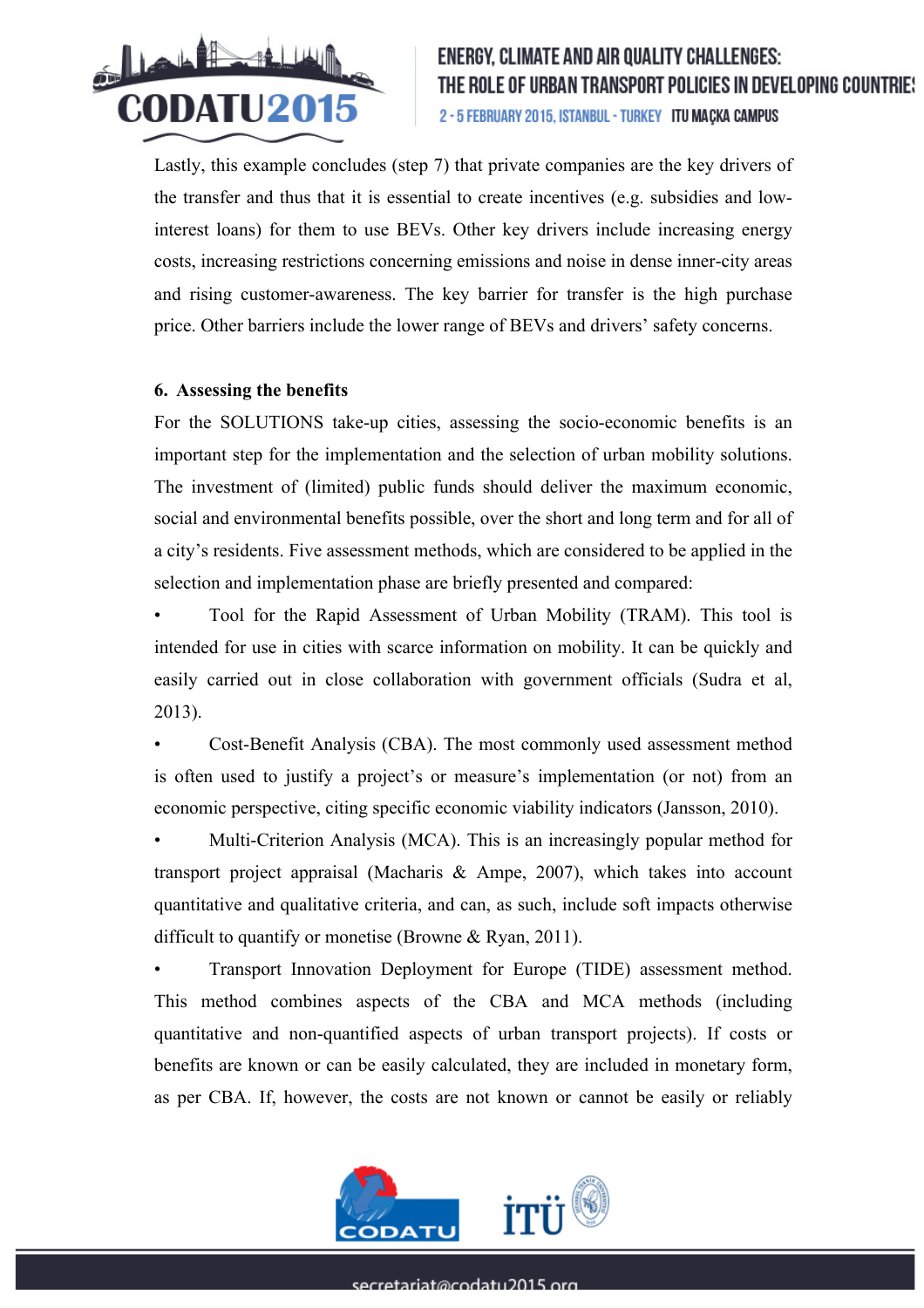

calculated, the measures can also be assigned as performance score by experts, as per MCA (TIDE, 2014).

• Transportation Emissions Evaluation Model for Projects (TEEMP). This relatively simple tool has been developed for use in areas where relevant data is limited. With TEEMP, municipalities can make an ex-ante estimation of the effect of a planned measure in terms of direct GHG emissions (ITDP, 2010).

An overview of the strengths and weaknesses of these assessment tools is provided in Table 8, below.

|       | <b>Strengths</b>                                                                                                                                                      | Weaknesses                                                                                                                                                                                                                                            |  |
|-------|-----------------------------------------------------------------------------------------------------------------------------------------------------------------------|-------------------------------------------------------------------------------------------------------------------------------------------------------------------------------------------------------------------------------------------------------|--|
| TRAM  | Quick and easy to perform<br>Specifically addresses women's,<br>children's and the poor's needs                                                                       | Data extrapolation diminishes the result's<br>reliability                                                                                                                                                                                             |  |
| CBA   | Transparent and easy to communicate<br>Highlights economic efficiency<br>Rational behaviour assumption                                                                | Extensive data requirements<br>Monetisation is difficult and controversial<br>Non-monetary effects often limited to VTTS and<br>safety<br>Results often dominated by VTTS<br>Requires the monetisation (willingness to pay) of<br>qualitative effects |  |
| MCA   | All impacts (quantitative $\&$ qualitative)<br>can be evaluated<br>Promotes public participation and<br>compromises<br>Applicable to soft and local-level<br>measures | Subjective<br>Little consistency<br>Participation process may be elaborate                                                                                                                                                                            |  |
| TIDE  | Quick and easy to perform<br>Addresses both qualitative and<br>quantitative effects<br>Applicable to a variety of measures                                            | Limited consitency<br>Shares subjectivity concerns with MCA                                                                                                                                                                                           |  |
| TEEMP | Quick and easy to perform<br>Reflects direct and indirect GHG<br>emissions<br>Comparability                                                                           | Little acknowledgement of co-benefits<br>Limited range of measures which may be assessed                                                                                                                                                              |  |

## **Table 8: strengths and weakness of various assessment tools**

## **7. Conclusion and outlook**

SOLUTIONS take up cities are committed to assess the opportunities for the transfer of innovative solutions to their context and identified thematic fields that are most

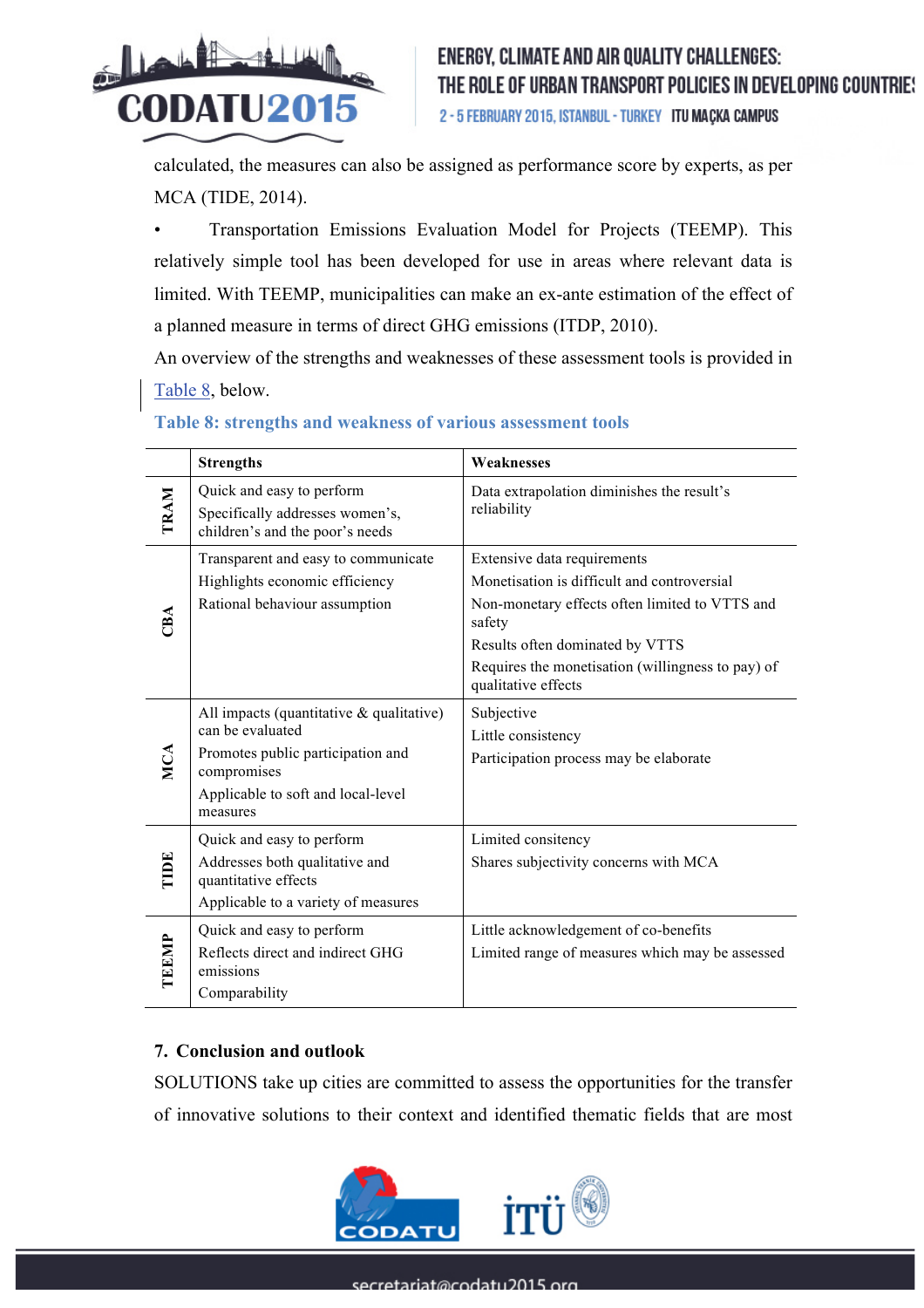

relevant for them to tackle their most pressing urban mobility issues. During the course of the project, a feasibility study will be developed for each take up city, which will contain packages of solutions that will be selected based on the local context conditions in a city, the measures' transferability to these conditions and the potential socio-economic benefits of the measure. The feasibility studies are an important step in preparing the implementation of innovative solutions among a wider set of cities and will be an important showcase for the transferability of innovative urban mobility measures. By providing insights of the take-up process from five cites with different socio-economic, cultural and political contexts the SOLUTIONS project aims to contribute to the wider take-up of sustainable urban mobility solutions.

### **References**

- Browne, D. and Ryan, L., 2011. Comparative analysis of evaluation techniques for transport policies. Environmental Impact Assessment Review 31, pp. 226– 233.
- Dablanc, L., Giuliano, G., Holliday, K., O'Brien, T. (2014) Best Practices in Urban Freight Management: Lessons from an International Survey. *Transportation Research Record*, 2379. DOI 10.3141/2379-04.
- EC- European Commission, 2011. White Paper on transport. Roadmap to a single European transport area. Towards a competitive and resource-efficient transport system. Luxembourg: Publications Office of the European Union
- CIVITAS (2012). CIVITAS guide for the Urban Transport Professional Results and lessons of long term evaluation of the CIVITAS initiative.
- Fulton L, Lah O, Cuenot F. Transport Pathways for Light Duty Vehicles: Towards a 2° Scenario. *Sustainability*. 2013; 5(5):1863-1874.
- Jansson, J., 2010. Road pricing and parking policy. Research in Transportation Economics 29, pp. 346-353.
- Institute for Transportation and Development Policy (ITDP), 2010. Calculating Greenhouse Gas Benefits of Global Environment Facility Transportation Projects.

![](_page_15_Picture_11.jpeg)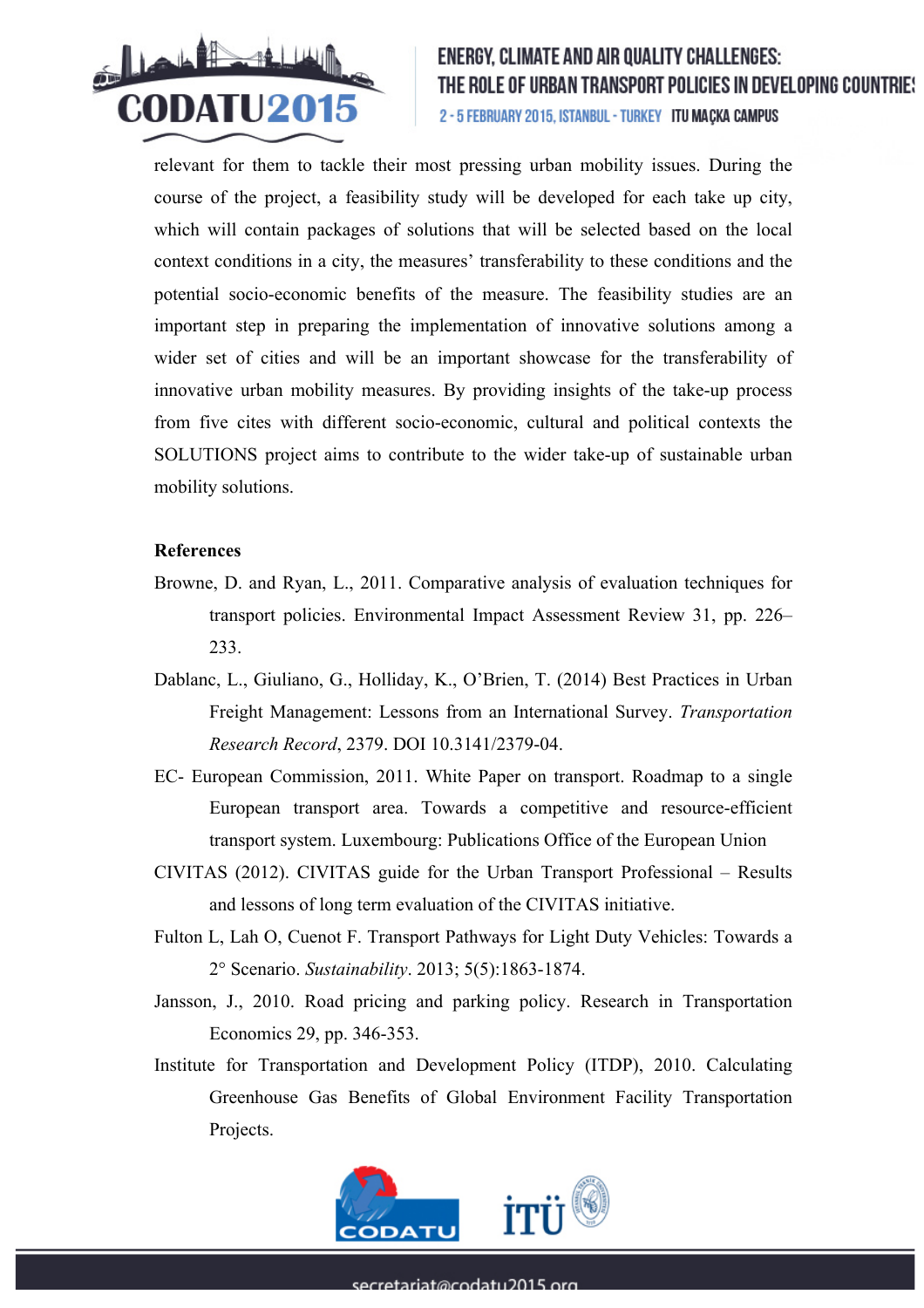![](_page_16_Picture_0.jpeg)

http://www.thegef.org/gef/GEF\_C39\_Inf.16\_Manual\_Greenhouse\_Gas\_Bene fits

- Macharis, C. and Ampe, J., 2007. The use of multi-criteria decision analysis (MCDA) for the evaluation of transport projects: a review. Euro XXII Prague Book of abstracts.
- Melo, S. and C. Macharis, *City Distribution and Urban Freight Transport, Multiple Perspectives*, ed. by NECTAR Series in Transportation and Communication, Edward Elgar Pub.
- Macário, R., Marques, C.F., 2008. Transferability of sustainable urban mobility measures. Research in Transportation Economics 22, 146–156. doi:10.1016/j.retrec.2008.05.026
- NICHES+ (2011). Guidelines for assessing the Transferability of an Innovative Urban Transport Concept, NICHES+, 2011
- Sims R., R. Schaeffer, F. Creutzig, X. Cruz-Núñez, M. D'Agosto, D. Dimitriu, M.J. Figueroa Meza, L. Fulton, S. Kobayashi, O. Lah, A. McKinnon, P. Newman, M. Ouyang, J.J. Schauer, D. Sperling, and G. Tiwari, 2014: Transport. In: Climate Change 2014: Mitigation of Climate Change. Contribution of Working Group III to the Fifth Assessment Report of the Intergovernmental Panel on Climate Change [Edenhofer, O., R. Pichs-Madruga, Y. Sokona, E. Farahani, S. Kadner, K. Seyboth, A. Adler, I. Baum, S. Brunner, P. Eickemeier, B. Kriemann, J. Savolainen, S. Schlömer, C. von Stechow, T. Zwickel and J.C. Minx (eds.)]. Cambridge University Press, Cambridge, United Kingdom and New York, NY, USA.
- Sudra, T., Mason, J. and Mejia, A. 2013. The Tool for the Rapid Assessment of Urban Mobility in Cities with Data Scarcity (TRAM). http://www.unhabitat.org/downloads/docs/The %20tool for rapid assessme nt\_of\_Urban\_Mobility\_in\_Cities\_with\_Data\_Scarcity.pdf
- SUGAR (2011) City Logistics Best Practices: a Handbook for Authorities, 272p. www.sugarlogistics.eu/pliki/handbook.pdf

![](_page_16_Picture_10.jpeg)